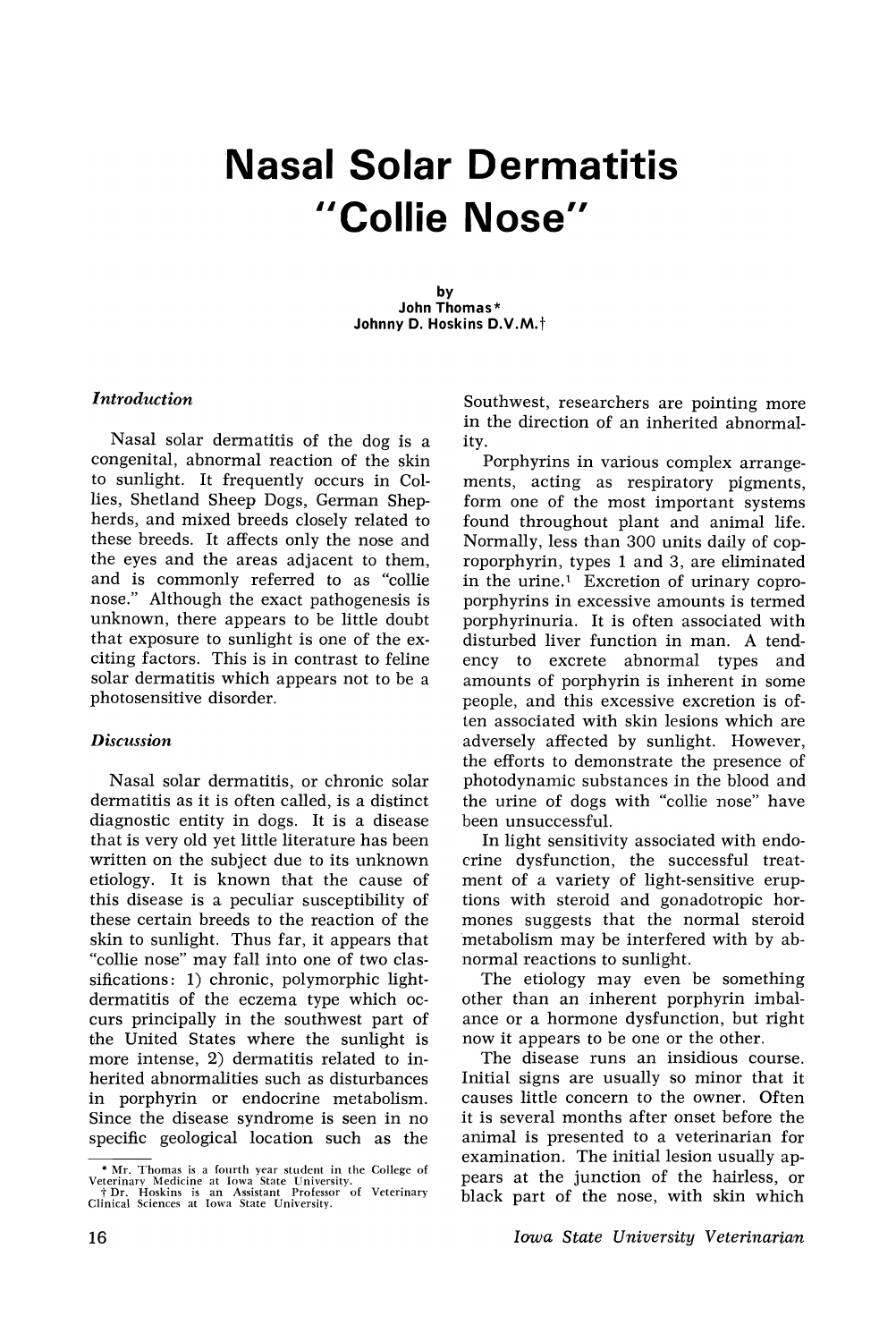has hair. A mild erythema appears at this point with an associated mild alopecia. As the disease increases in severity exfoliation begins on the edge of the nose, and this is gradually followed by a crusting and healing process. Mild hemorrhage often accompanies scratching or rubbing of the area involved. However, it should be noted that pruritus, as such, is not an important manifestation of "collie nose." Inflammation will gradually spread up the bridge of the nose, until it involves all the periorbital tissue. Eyelids become inflammed and then a mild to severe conjunctivitis will often develop. Finally the whole area becomes a severe, moist, or dry eczematous dermatitis. It seems to alternate all over the nose, with areas of peeling, scaling, and bleeding. It should be stressed that prior to the onset of signs, the affected areas are normally pigmented. Depigmentation, then occurs as the process spreads upward on the nose.

Progression and enlargement of the lesions are evident with passage of each year, but are especially rapid during periods of prolonged exposure to intense sun-<br>light. This may occur in the summer This may occur in the summer months, or during the winter as a result of reflection from snow.

As the condition becomes worse, ulceration can cause disappearance of the epidermis and even the dermis and underlying cartilage. In advanced cases there is increased activity of the cells in the basal layer with the formation of large, polyhedral tumor cells which invade the dermis and subcutaneous tissue. At this point a squamous cell carcinoma forms with cords of neoplastic cells invading to the level of the nasal cartilage. With the formation of squamous cell carcinoma, the prognosis is poor. However, if there actually is formation of a squamous cell carcinoma, which must be confirmed by a biopsy, one may choose to remove these small growths at the time the animal is anesthetized to perform the tattooing. Even at this point one may halt the further development of the tumor growth.

There are no specific or pathognomonic tests for "collie nose." However, the clinical appearance is typical, and the breed, history, and improvement upon removal from sunlight all give circumstantial support to the diagnosis. A skin biopsy should be performed in advanced cases to allow pathologic examination for squamous cell carcinoma.

Various forms of treatment, have been used on "collie nose," and in all truthfulness, none are completely successful or satisfactory. Such treatments as corticosteroids, sun-screening agents, x-ray therapy, and tattooing the lesions seem to be the most beneficial. It should be stressed at the time of initial examination that there is no permanent cure, and the best that can be hoped for is a satisfactory control of the signs. There are certain general principles of therapy that should apply to all treatments. These principles include: 1) decrease the exposure to sunlight, 2) reduce the inflammation and relieve the pruritus, if present, and 3) combat any secondary bacterial infection that might be present.

I will give the present therapy that is now considered best, however, this will probably change in the future. First and foremost, the animal's environment should be altered to provide the least possible exposure to sunlight. This may be accomplished by keeping the dog in a basement or darkened area during hours of intense sunlight. Except in the mildest cases of the disease, this alone is not sufficient. The only effective and practical method to quickly decrease the inflammation is the use of corticosteroids. If the lesions are widespread and involve the oral cavity, systemic administration is indicated. Daily doses of the magnitude of 0.5 to 1 mg./lb. of prednisolone are usually necessary. If the lesion is limited to the nose, the use of intralesional triamcinolone acetonide is the method' of choice. It should be injected using a 25 to 26 gauge needle at the rate of 10 mg./sq. inch.<sup>5</sup> This will bring a more rapid resolution of the lesions than corticosteroids administered systemically. If there is ocular involvement, a corticosteroid-antibiotic ophthalmic ointment should be applied to the eyes 2 to 3 times daily. Finally if secondary bacterial infection has developed, appropriate antibiotics, as determined by culture and sensitivity should be given,.